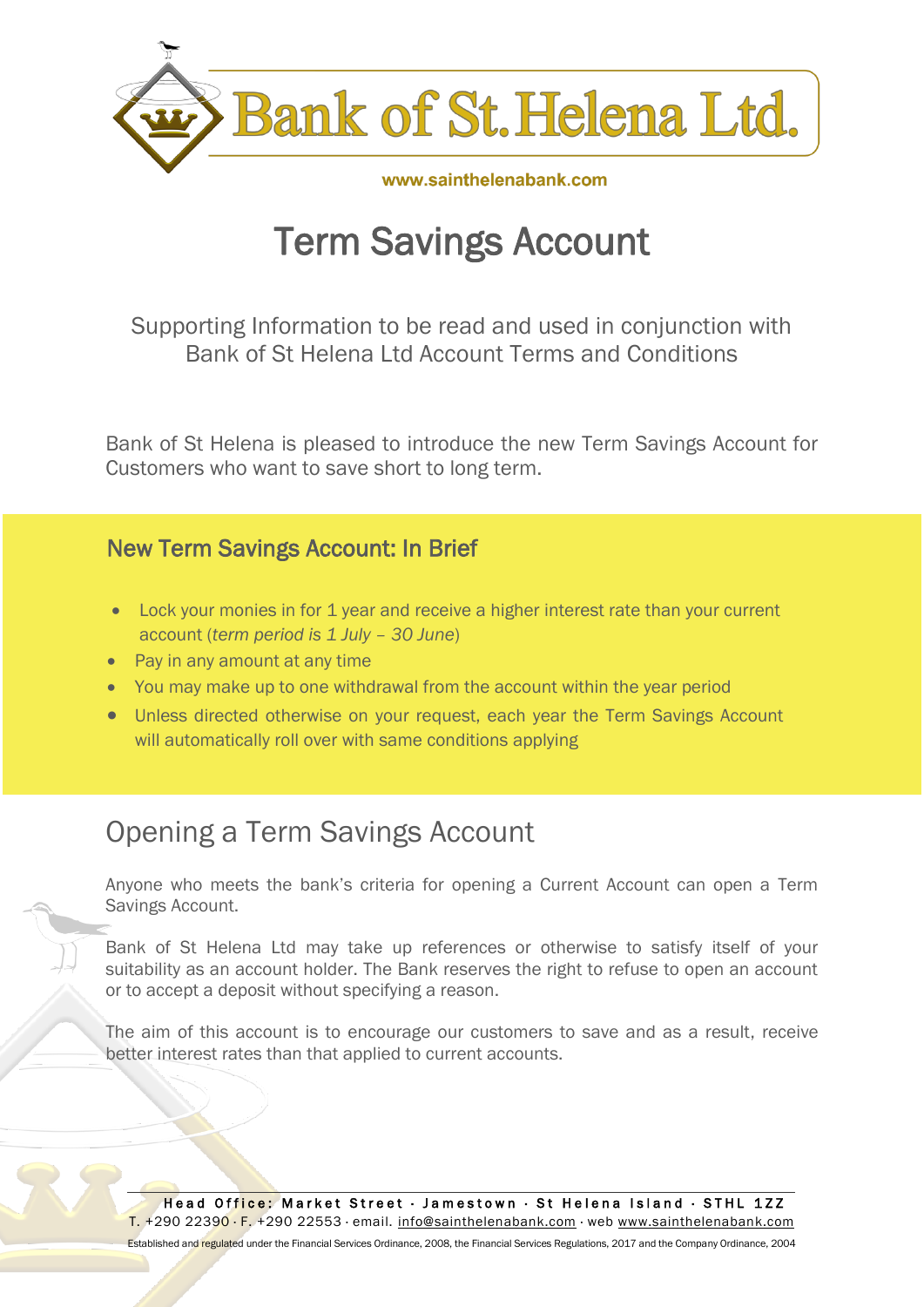

## Paying In

You can pay in any amount at any time. Regular payments are not necessary; however Standing Order payments can be implemented upon request to give you the peace of mind that you are making regular deposits to your Term Savings Account.

Monies can be received into the account via various methods ie: Cash Payments, Account Transfers, Standing orders and International receipts.

#### Interest Rates

The Interest rate payable on a Term Savings Account is 0.6% pa which is 0.5% above the interest rate payable on Current Accounts. Interest will be applied annually on 30 June.

Interest rates are subject to change at any time without notice and will become applicable at midnight on the day they are announced.

#### **Withdrawals**

To qualify for the interest rate of 0.6% pa only one withdrawal per year will be permissible on the Term Savings Account. If you request an additional withdrawal, this may be done, but this will incur a penalty. The penalty will be that for that year the interest rate to Current Accounts will be applied

### **Questions**

If you have a question not covered below, please ask at any Bank office.

 $\overline{Q}$ : I have two current accounts with the Bank can I request that one becomes a term savings account?

Yes, come into the bank and speak to a member of the Bank team who will assist you or visit our website to download an application form for submission to the Bank.

Q: In an emergency can I get my money out, even though I have already made one withdrawal within that year.